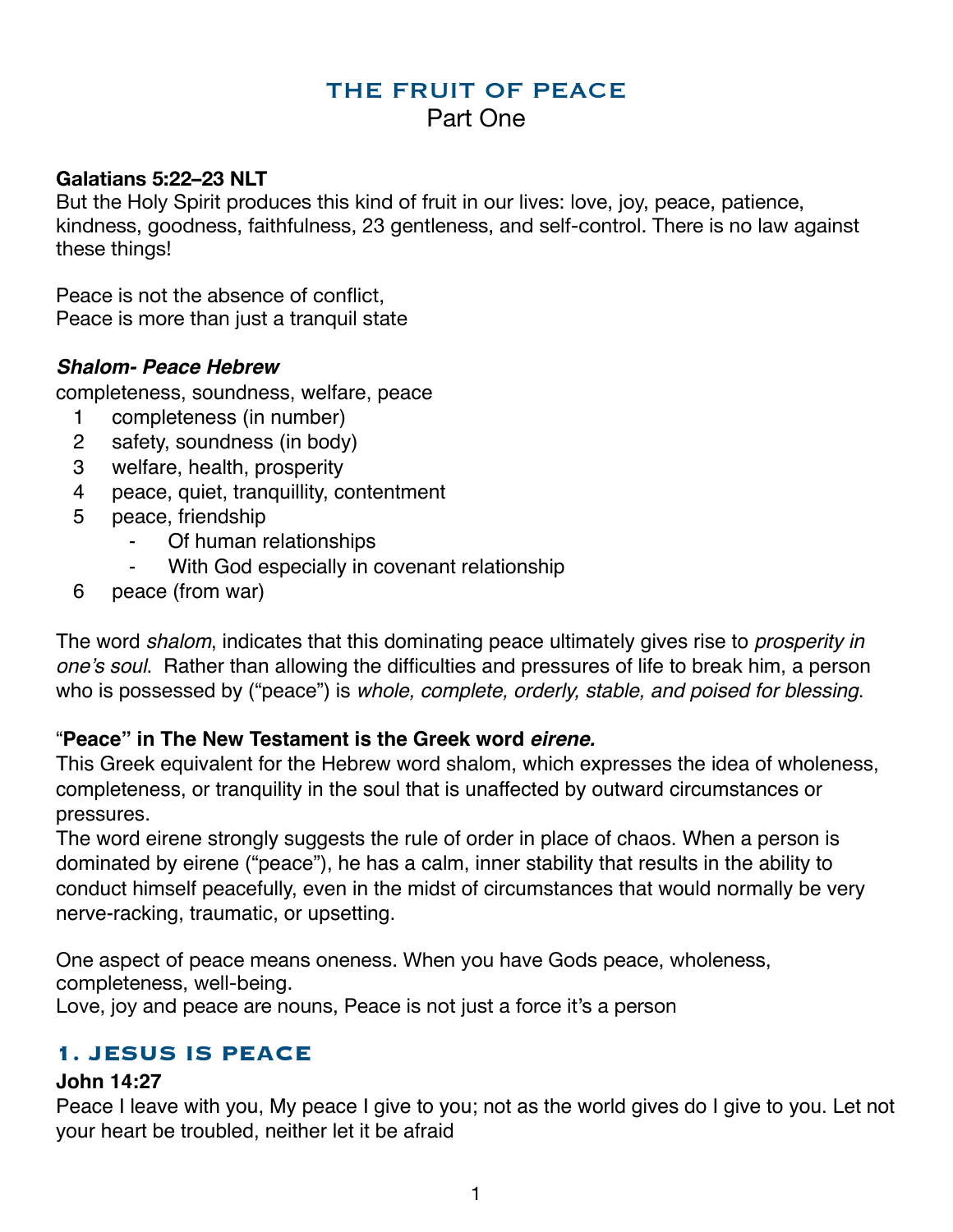# **John 16:33**

These things I have spoken to you, that in Me you may have peace. In the world you will have tribulation; but be of good cheer, I have overcome the world."

## **He paid for His Peace to be ours. Isaiah 53:5 NKJV**

 But He was wounded for our transgressions, He was bruised for our iniquities; The chastisement for our peace was upon Him, And by His stripes we are healed.

# **Colossians 1:20**

and by Him to reconcile all things to Himself, by Him, whether things on earth or things in heaven, having made peace through the blood of His cross.

# **Psalm 55:18**

He has redeemed my soul in peace from the battle that was against me, For there were many against me.

# **One Of Gods seven redemptive names is Jehovah-shalom**

"The Lord Our Peace," reveals to us the redemptive privilege of having His peace.

Let's look at the first mention for Jehovah Shalom

# **Judges 6:1-6 NLT**

The Israelites did evil in the Lord's sight. So the Lord handed them over to the Midianites for seven years. 2 The Midianites were so cruel that the Israelites made hiding places for themselves in the mountains, caves, and strongholds. 3 Whenever the Israelites planted their crops, marauders from Midian, Amalek, and the people of the east would attack Israel, 4 camping in the land and destroying crops as far away as Gaza. They left the Israelites with nothing to eat, taking all the sheep, goats, cattle, and donkeys. 5 These enemy hordes, coming with their livestock and tents, were as thick as locusts; they arrived on droves of camels too numerous to count. And they stayed until the land was stripped bare. 6 So Israel was reduced to starvation by the Midianites. Then the Israelites cried out to the Lord for help.

# **Judges 6:14-16**

 14 Then the Lord turned to him and said, "Go with the strength you have, and rescue Israel from the Midianites. I am sending you!" 15 "But Lord," Gideon replied, "how can I rescue Israel? My clan is the weakest in the whole tribe of Manasseh, and I am the least in my entire family!" 16 The Lord said to him, **"I will be with you.** And you will destroy the Midianites as if you were fighting against one man."